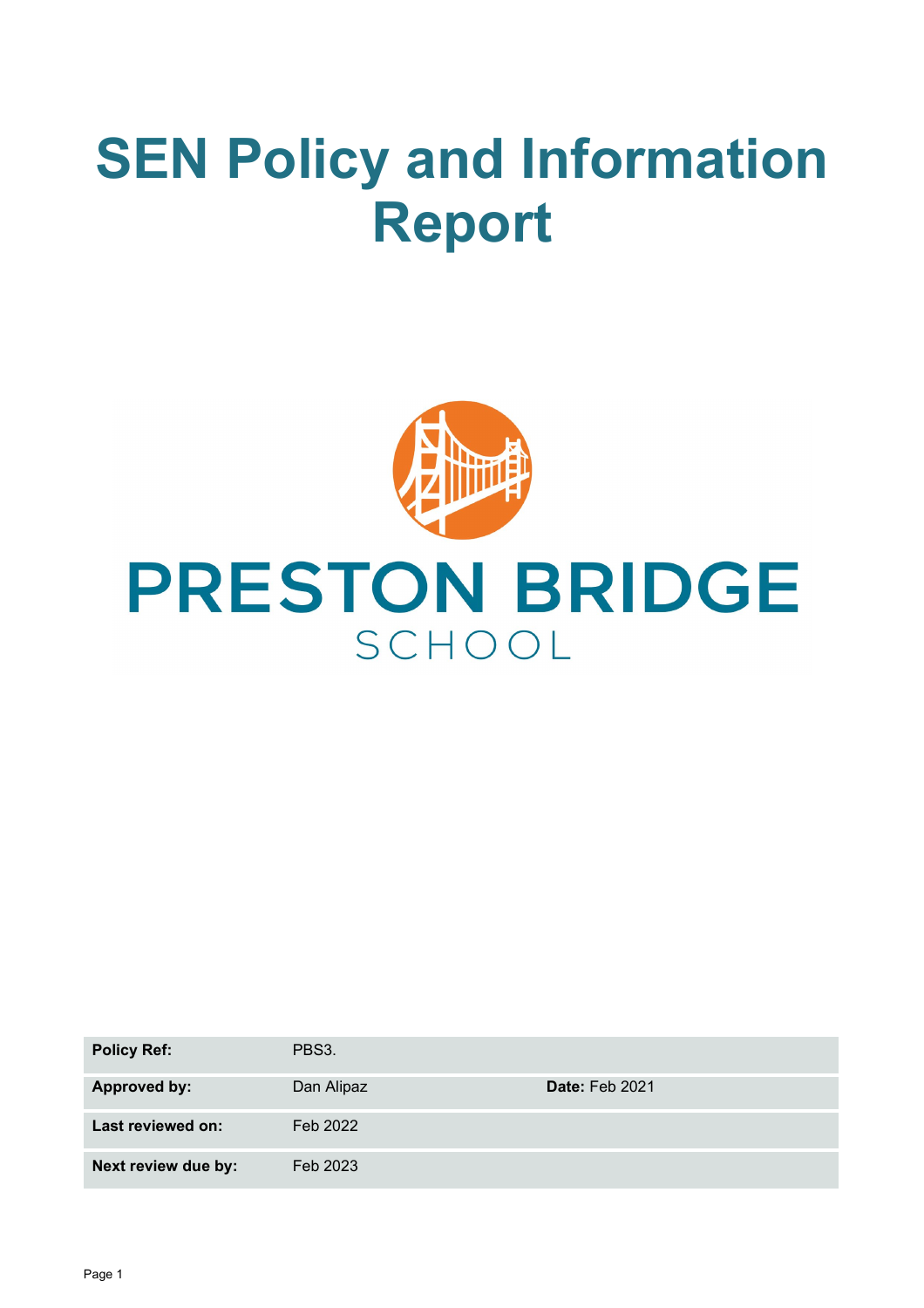# **Contents**

**…………………………………………………………………………………………………………………………….**

## **1. Aims**

Our SEN policy and information report aims to:

Set out how Preston Bridge School will support and make provision for our students, of which the majority have an EHCP in place for their educational needs.

Explain the roles and responsibilities of everyone involved in providing for our students with SEN

## **2. Legislation and guidance**

This policy and information report is based on the statutory [Special Educational Needs and Disability \(SEND\)](https://www.gov.uk/government/uploads/system/uploads/attachment_data/file/398815/SEND_Code_of_Practice_January_2015.pdf)  [Code of Practice](https://www.gov.uk/government/uploads/system/uploads/attachment_data/file/398815/SEND_Code_of_Practice_January_2015.pdf) and the following legislation:

- [Part 3 of the Children and Families Act 2014,](http://www.legislation.gov.uk/ukpga/2014/6/part/3) which sets out schools' responsibilities for students with SEN and disabilities
- [The Special Educational Needs and Disability Regulations 2014,](http://www.legislation.gov.uk/uksi/2014/1530/contents/made) which set out schools' responsibilities for education, health and care (EHC) plans, SEN co-ordinators (SENCOs) and the SEN information report

## **3. Definitions**

A pupil has SEN if they have a learning difficulty or disability which calls for special educational provision to be made for them.

They have a learning difficulty or disability if they have:

- A significantly greater difficulty in learning than the majority of others of the same age, or
- A disability which prevents or hinders them from making use of facilities of a kind generally provided for others of the same age in mainstream schools

Special educational provision is educational or training provision that is additional to, or different from, that made generally for other children or young people of the same age by mainstream schools.

## **4. Roles and responsibilities**

#### **4.1 The SEN Lead**

The SEN Lead is Matt Hughes.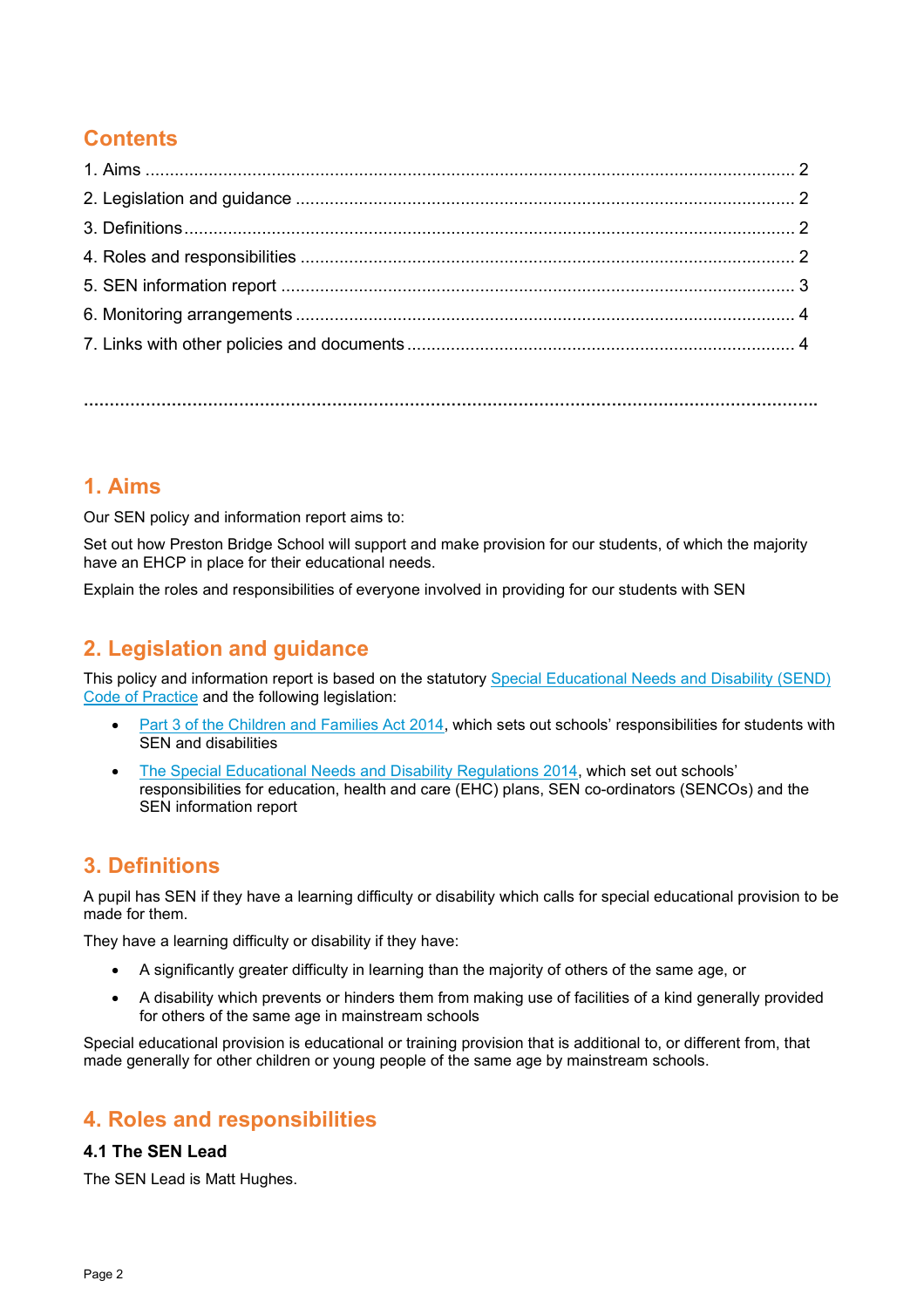They will:

- Provide professional guidance to colleagues and work with staff, parents/carers, and other agencies to ensure that our students receive appropriate support and high quality teaching
- Advise on the deployment of the school's resources to meet students' needs effectively
- Be the point of contact for external agencies, especially the local authority and its support services
- Liaise with potential next providers of education to ensure students and their parents are informed about options and a smooth transition is planned
- Work with the headteacher and the governing body to ensure that the school meets its responsibilities under the Equality Act 2010 with regard to reasonable adjustments and access arrangements
- Ensure the school keeps the records of all students with SEN up to date

#### **4.3 The headteacher**

The headteacher will:

- Work with the SEN Lead and the governing body to determine the strategic development of the SEN policy and provision in the school
- Have overall responsibility for the provision and progress of all our learners
- Have overall responsibility that all student's medical needs are met

#### **4.4 Class teachers**

Each class teacher is responsible for:

- The progress and development of every pupil in their class
- Working closely with any teaching assistants or specialist staff to plan and assess the impact of support and interventions and how they can be linked to classroom teaching
- Working with the SEN Lead to review each pupil's progress and development and decide on any changes to provision
- Ensuring they follow this SEN policy

## **5. SEN information report**

#### **5.1 The kinds of SEN that are provided for**

Our school currently provides additional and/or different provision for a range of needs, including:

- Communication and interaction, for example, autistic spectrum disorder, Asperger's Syndrome, speech and language difficulties
- Cognition and learning, for example, dyslexia, dyspraxia,
- Social, emotional and mental health difficulties, for example, attention deficit hyperactivity disorder (ADHD),

#### **5.4 Assessing and reviewing students' progress towards outcomes**

The class or subject teacher will work with the SEN Lead and Curriculum Coordinators to carry out a clear analysis of the pupil's needs. This will draw on:

- The teacher's assessment and experience of the pupil
- Their previous progress and attainment and behaviour
- Other teachers' assessments, where relevant
- The individual's development in comparison to their peers and national data
- The views and experience of parents